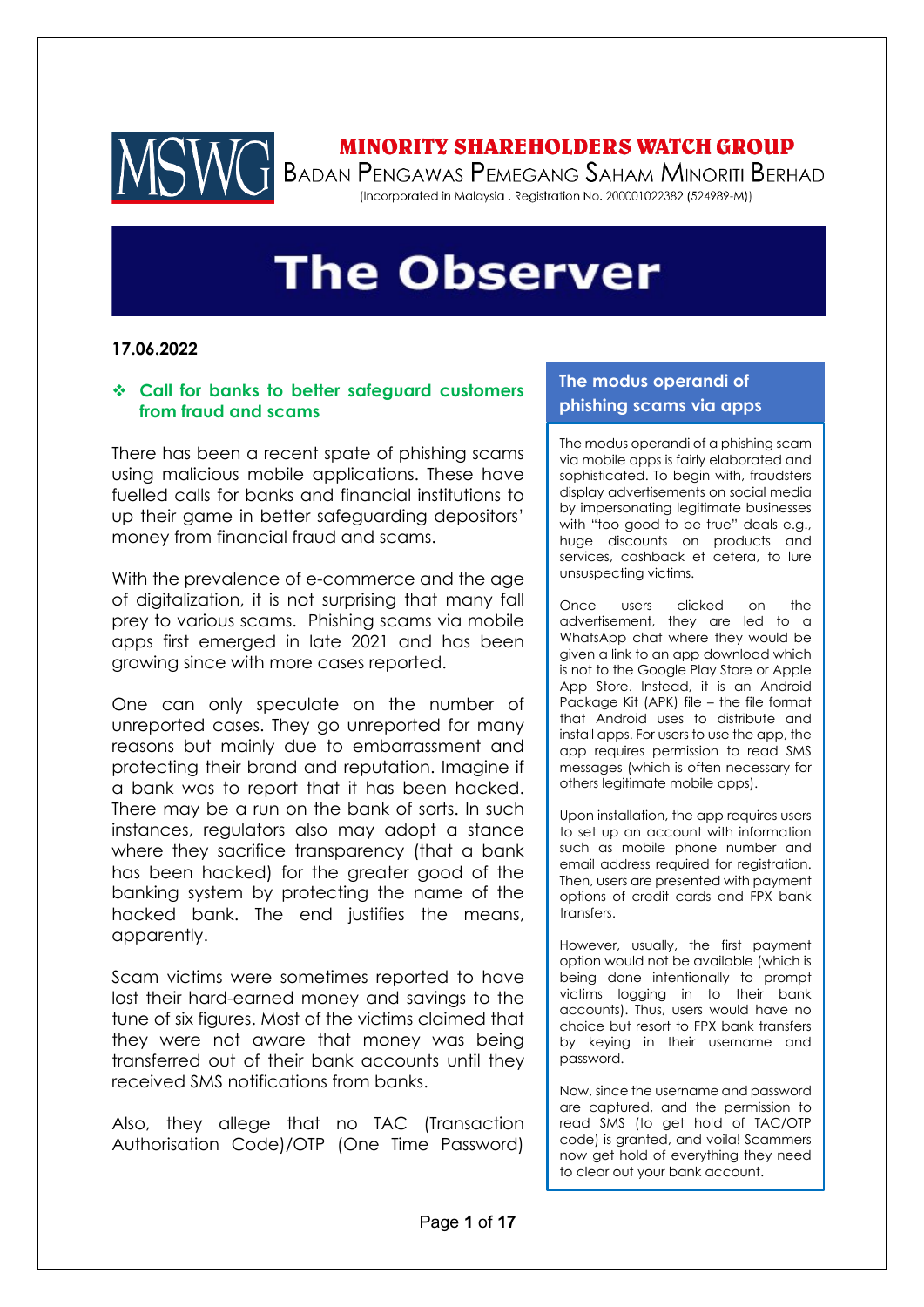was received for these transactions nor were there calls from banks to them to verify the suspicious and multiple transactions.

## **Response from the central bank**

As the number of scams grow, the number of victims is climbing. But help was not forthcoming for victims.

Banks were reported of being nonchalant in responding and handling customers' concerns. The view held was that it was the fault of the users who "willingly" (albeit unknowingly or carelessly) granted fraudsters access to their information.

There was a risk that confidence in financial institutions may erode arising from the scams.

With that, Bank Negara Malaysia had on 10 June called for banks and financial institutions to take adequate steps to protect their customers. BNM stated that it would take "appropriate supervisory and enforcement actions" against banks which fail to do so.

The central bank also urged the public to be extra vigilant in safeguarding their personal information and downloading files or applications from unverified sources onto mobile devices. Besides, it had also required all licensed banks to ensure proper communication, as well as fair redress for customers who have taken necessary steps to protect themselves and have not acted fraudulently.

Despite repeated assurance from banks and authorities that the current banking systems and security remain intact and not compromised, there were backlashes on social media against banks and authorities over their "inaction".

Meanwhile, Singapore seems to be taking a harder approach in handling similar scams.

Just last month, OCBC bank was slapped with an additional capital requirement of approximately S\$330 million by the Monetary Authority of Singapore (MAS) for its deficiencies in responding to a wave of spoofed SMS phishing scams in December 2021. The SMS phishing scams happened last December involving SMSes impersonating OCBC Bank. A total of S\$13.7 million was lost in the spate of phishing scams involving 790 victims.

The Bank later proceeded to make full goodwill payouts to fully cover scam victims' losses which were made as a one-off gesture and were not meant to set a general precedent for future cases.

The additional capital requirement translated to a 0.21% impact on OCBC Bank's Group capital ratio.

#### **What do higher capital requirements mean for banks?**

Capital requirements are imposed upon banks and financial holding companies to ensure their continuing ability to meet their obligations as and when they fall due while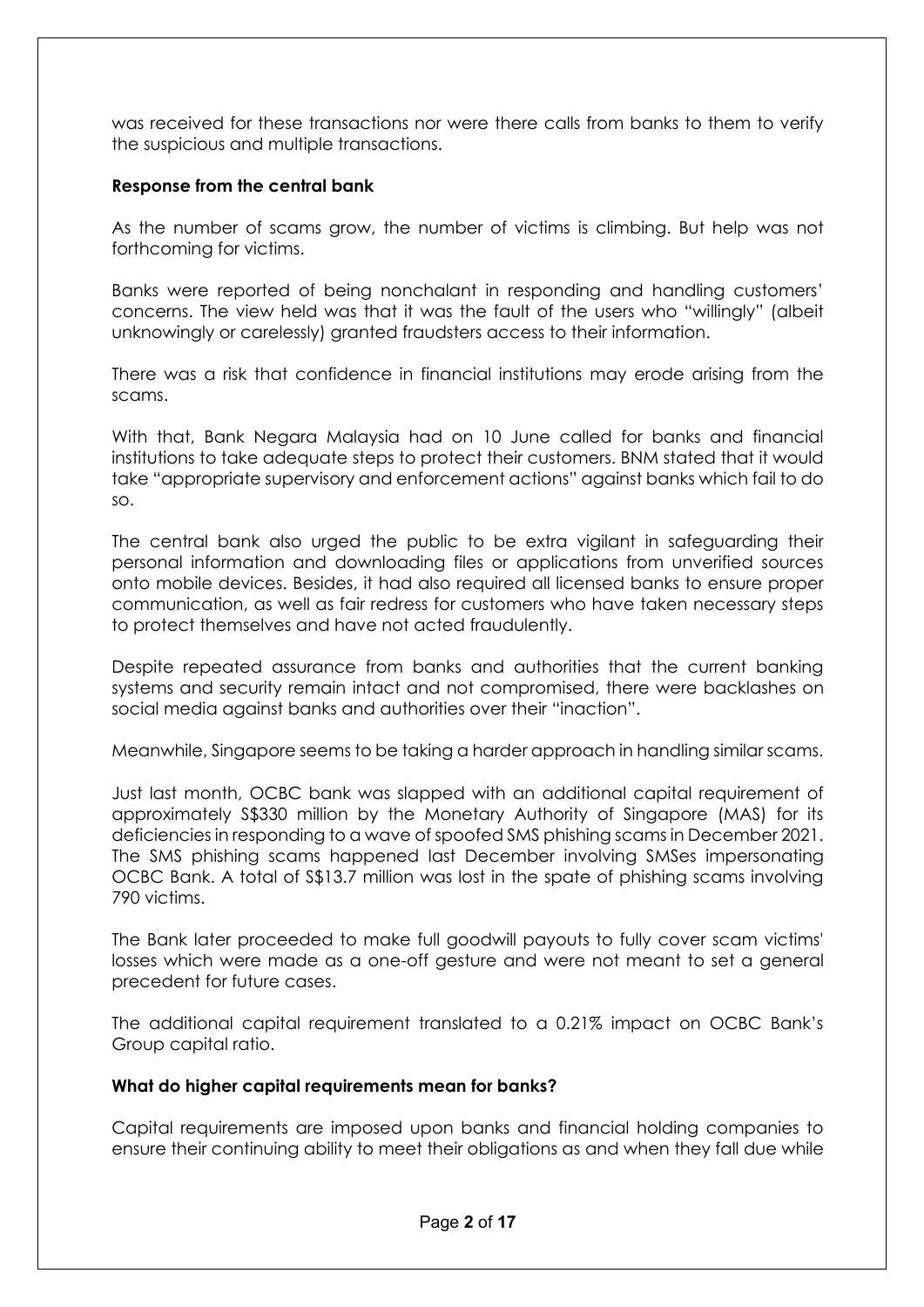maintaining the confidence of customers, depositors, creditors, and other stakeholders in their dealings with the institution.

The requirements also seek to further protect depositors and other senior creditors in a going concern situation by promoting an additional cushion of assets that may be used to meet claims in liquidation.

However, the opponents to higher capital requirements argue that these may significantly increase the cost of bank credit, lower liquidity and hinder economic activity.

As required by BNM, local financial institutions shall hold and maintain the following minimum capital adequacy ratios of 4.5%, 6.0% and 8.0% for their CET1 Capital Ratio, Tier 1 Capital Ratio and Total Capital Ratio.

As for Domestic Systemically Important Banks (D-SIBs), they are required to maintain higher capital buffers to meet regulatory capital requirements that include a Higher Loss Absorbency (HLA) requirement. The applicable HLA requirement for the three D-SIBs (Malayan Banking Berhad, CIMB Group Holdings Berhad and Public Bank Berhad) range from 0.5% to 1.0% of risk-weighted assets, at the consolidated level.

#### **Banks' duties to prevent, detect and respond to scams**

In announcing the additional capital requirements on OCBC Bank, MAS also stressed that financial institutions must put in place robust measures to prevent, detect, and respond to scams.

"This means ensuring that their controls remain effective against evolving scam tactics, and prompt actions are taken as soon as a scam is detected. Consumers must also remain vigilant against persistent attempts by scammers to deceive them into divulging their log-in credentials or initiating transfers themselves," it said in a media release dated 26 May.

Swiftly after the incidents, OCBC Bank had introduced a few enhanced security measures to combat financial fraud. These include lowering the default fund transfer daily limit, a cooling-off period of at least 12 hours for key account changes such as updating mobile number for notifications, and the rollout of a "kill switch" that enables customers to immediately freeze all their current and savings accounts in an emergency.

#### **Conclusion**

Alongside the advent of technology, fraudsters are becoming increasingly more sophisticated with their tactics. Many of today's scams – especially those which are online – are merely modified versions of old schemes that have been used to fleece offline investors for years; only the medium has changed – from physical to virtual.

Scammers tend to capitalise on greed to entice the vulnerable and unsuspecting. While financial institutions have their part to play in ensuring customers are protected, no amount of security could protect us if we are not vigilant and careful.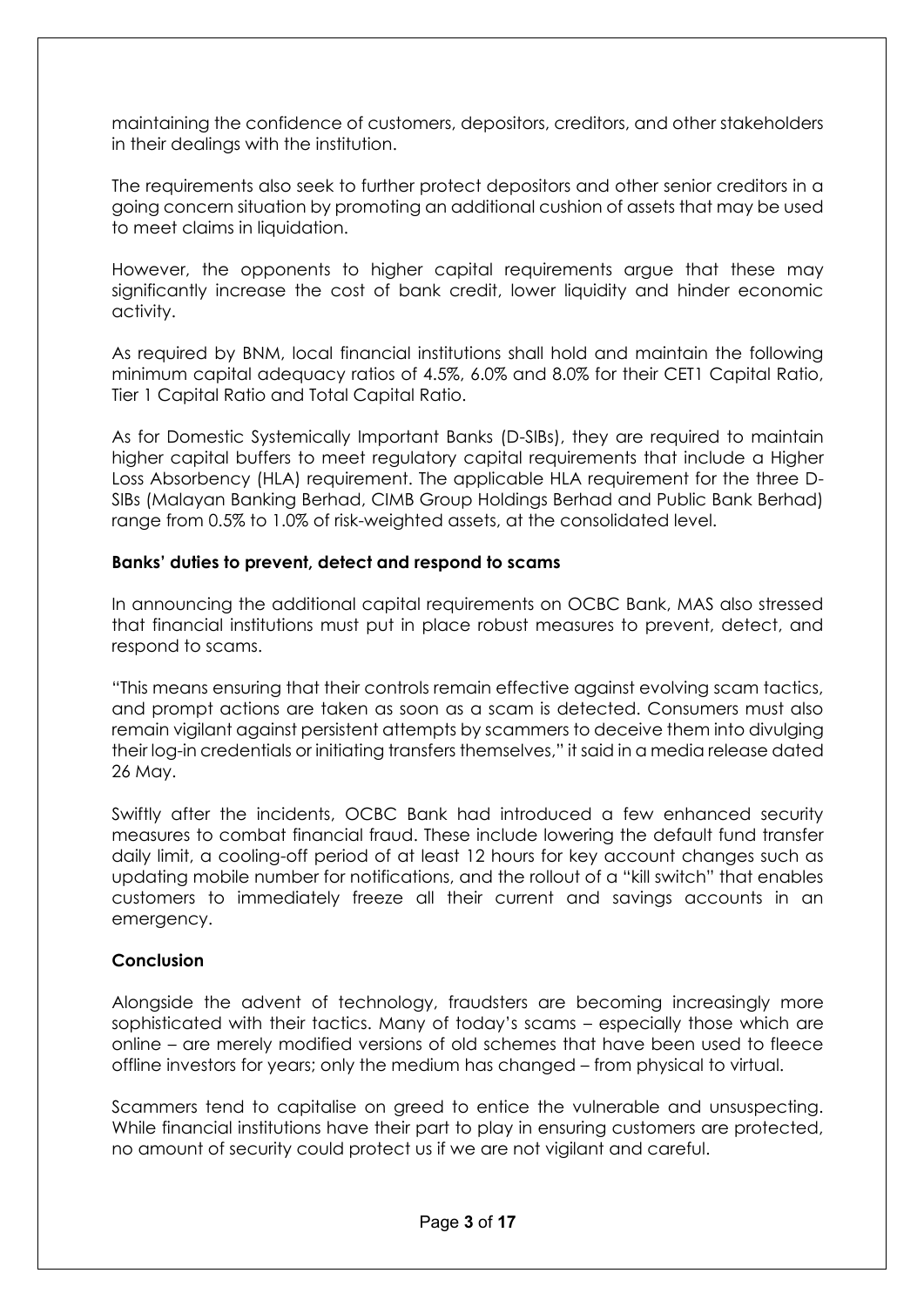## **Devanesan Evanson Chief Executive Officer**

## **MSWG AGM/EGM Weekly Watch 20 – 24 June 2022**

For this week, the following are the AGMs/EGMs of companies which are in the Minority Shareholders Watch Group's (MSWG) watch list.

The summary of points of interest is highlighted here, while the details of the questions to the companies can be obtained via MSWG's website at [www.mswg.org.my.](http://www.mswg.org.my/)

| Date & Time                | Company                                | Quick-take                                                                                                                                                                                                                                                                                                                                                                                                                                                                                                                   |
|----------------------------|----------------------------------------|------------------------------------------------------------------------------------------------------------------------------------------------------------------------------------------------------------------------------------------------------------------------------------------------------------------------------------------------------------------------------------------------------------------------------------------------------------------------------------------------------------------------------|
| 20.06.22 (Mon)<br>10.00 am | <b>PBA Holdings Berhad</b><br>(AGM)    | PBA recorded a marginal lower<br>(0.44% decline y-o-y) revenue of<br>RM334.82 million in FY2021 for<br>2021. Meanwhile, its net profit<br>amounted to RM36.74 million,<br>reflecting a 48.4% increase y-o-y,<br>contributed by a deferred tax<br>benefit of RM9 million, as well as<br>utilisation of unabsorbed<br>the<br>reinvestment allowances of RM78<br>million in FY2021 as compared to<br>about RM12.0 million in FY2020.                                                                                            |
| 21.06.22 (Tue)<br>09.00 am | Duopharma Biotech<br>Berhad (AGM)      | The company suffered a setback<br>FY2021 when its plans<br>to<br>in<br>distribute<br>Russian<br>Sputnik<br>V<br>COVID-19 vaccine<br>did<br>not<br>materialise.<br>Nevertheless, it was appointed as<br>distributor<br>for<br>China's<br>a<br>Sinopharm's vaccine Covillo.<br>Its performance in FY2022 would<br>continue to be driven by supply of<br>pharmaceutical<br>and<br>non-<br>pharmaceutical<br>products<br>to<br>government, sale of consumer<br>healthcare products and supply<br>of medicines to private ethical |
| 21.06.22 (Tue)<br>10.00 am | Suria Capital Holdings<br>Berhad (AGM) | sectors.<br>Spurred by the higher operating<br>revenue from port operations, as<br>well as from construction services<br>for concession infrastructure of<br>the Sapangar Bay Oil Terminal's<br>jetty extension,<br>the<br>group's<br>revenue was 10.2% higher at<br>RM251.3<br>million<br>in<br>FY2021,<br>compared to RM228.0 million a                                                                                                                                                                                    |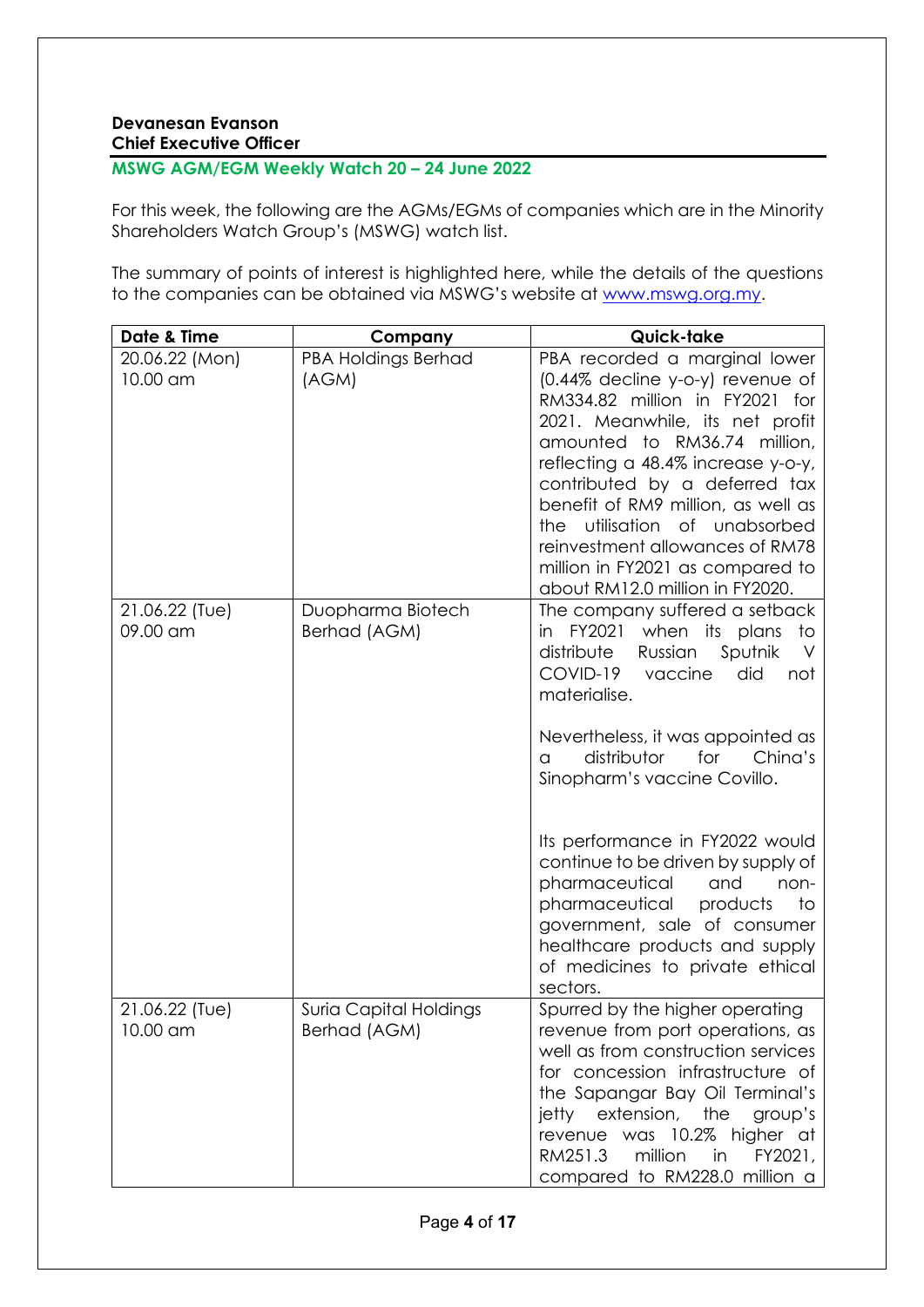|                            |                                   | year ago. This resulted in higher<br>pre-tax profit of RM58.6million<br>against RM48.0 million in previous<br>year.                                                                                                                                                                                                                                                                     |
|----------------------------|-----------------------------------|-----------------------------------------------------------------------------------------------------------------------------------------------------------------------------------------------------------------------------------------------------------------------------------------------------------------------------------------------------------------------------------------|
| 21.06.22 (Tue)<br>10.00 am | Harn Len Corporation Bhd<br>(AGM) | In FY2021, Harn Len's revenue<br>increased by 80% to RM219.4<br>million mainly due to higher CPO<br>and PK prices and better sales<br>volume.<br>However, it recorded a pre-tax<br>loss of RM23.2 million due to lower<br>the<br>profits<br>from<br>Plantation<br>Segment, losses in the Property<br>and Other Segments, and a one-<br>off<br>impairment<br>other<br>Оf<br>receivables. |
|                            |                                   | <b>The</b><br>losses incurred from<br>the<br>property operations were largely<br>due to rental waivers and low<br>rates,<br>occupancy<br>and<br>impairment of other receivables.                                                                                                                                                                                                        |
| 22.06.22 (Wed)<br>10.00 am | DRB-Hicom Berhad (AGM)            | Group achieved<br>The<br>total<br>revenue of RM12.4 billion (FY2020:<br>RM13.2 billion) which was 6.1%<br>lower than last year. Excluding<br>the RM1.28 billion derived from<br>the divestment of property assets<br>in FY2020, its operating revenue<br>for FY2021 would have been<br>RM0.5 billion higher than the<br>normalised revenue of RM11.9<br>billion in FY2020.              |
|                            |                                   | Although it recorded a LBT of<br>RM291.3 million, as opposed to a<br>PBT of RM540.1 million in FY2020,<br>this was mainly due<br>to the<br>injection of gain on the sale of<br>property in FY2020. If not for the<br>property sale, the Group's loss<br>contracted<br>would<br>have<br>significantly year on year, thanks<br>to positive contribution from the<br>Automotive Division.  |
| 22.06.22 (Wed)<br>11.00 am | Sapura Industrial Berhad<br>(AGM) | The Group recorded a loss of<br>RM3.8 million compared to a net<br>profit of RM0.7 million for FY2021.<br>This loss had taken into account<br>non-recurring income<br>the<br>Οf<br>RM4.1 million following receipt of                                                                                                                                                                   |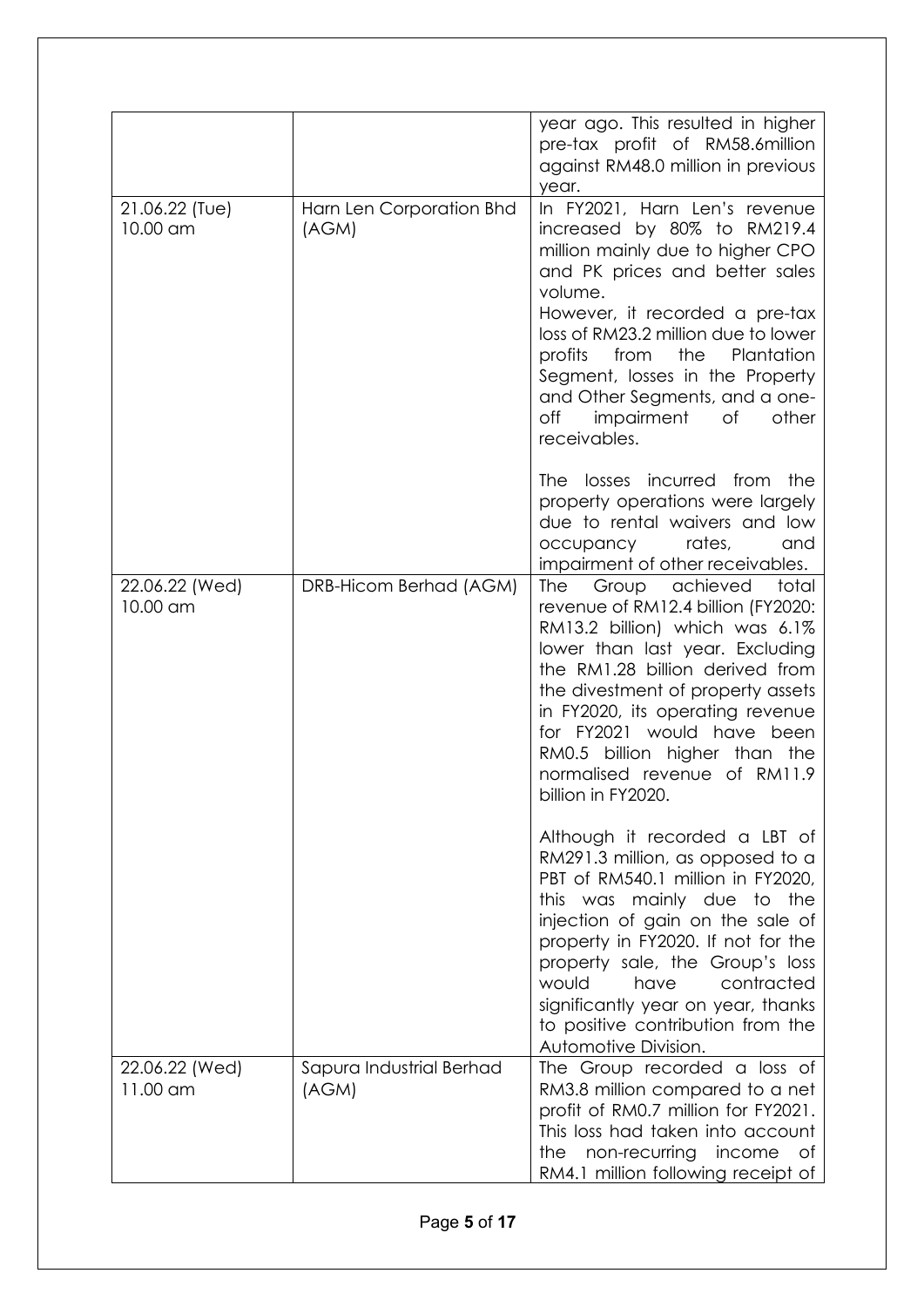|                             |                                         | proceeds from Sapura Schulz<br>Hydroforming Sdn. Bhd. (Sapura<br>Schulz) liquidation proceedings.                                                                                                                                                                                                                                                                                                                                                                                         |
|-----------------------------|-----------------------------------------|-------------------------------------------------------------------------------------------------------------------------------------------------------------------------------------------------------------------------------------------------------------------------------------------------------------------------------------------------------------------------------------------------------------------------------------------------------------------------------------------|
| 22.06.22 (Wed)<br>02.00 pm  | Astro Malaysia Holdings<br>Berhad (AGM) | For FY22, its PATAMI eased by 15%<br>to RM461 million (FY21: RM540<br>million), resulting from the lower<br>EBITDA offset by reductions in net<br>cost, as<br>finance<br>well<br>$\alpha$ s<br>depreciation and amortisation<br>Consequently,<br><b>EPS</b><br>expenses.<br>dipped by 15% to 8.8 sen.                                                                                                                                                                                     |
| 22.06.22 (Wed)<br>02.30 pm  | Muhibbah Engineering (M)<br>Bhd (AGM)   | In FY2021, Muhibbah recorded a<br>net profit of RM2.5<br>million,<br>compared<br>to a<br>net<br>loss<br>of<br>RM84.11<br>million<br>recorded<br>in<br>FY2020.                                                                                                                                                                                                                                                                                                                             |
|                             |                                         | significant<br>The<br>improvement<br>bottom-line was due to a profit of<br>RM55.71 million registered from<br>operating activities, compared to<br>a loss of RM59.58 million from<br>operating activities in the year<br>before.                                                                                                                                                                                                                                                          |
| 22.06.22 (Wed)<br>03.30 pm  | Muhibbah Engineering (M)<br>Bhd (EGM)   | It proposes to establish a new<br>employees'<br>share<br>issuance<br>scheme, which comprises an<br>employees' share option scheme<br>and a share grant plan.                                                                                                                                                                                                                                                                                                                              |
| 23.06.22 (Thur)<br>11.00 am | <b>FGV Holdings Berhad</b><br>(AGM)     | FGV's revenue rose 39% y-o-y to<br>RM19.57 billion (2020: RM14.08<br>billion), while net profit increased<br>significantly to RM1.17 billion in<br>FY2021 (FY2020: RM0.15 billion),<br>thanks to higher products margins<br>arising from higher CPO price, the<br>turnaround of its Sugar business<br>and increased volume of high-<br>products<br>value<br>and<br>lower<br>variable operating cost in its<br>Logistics business. This was its best<br>performing year since its listing. |
| 23.06.22 (Thur)<br>10.00 am | My E.G. Services Berhad<br>(AGM)        | The Group registered a 36.1% y-o-<br>y growth in revenue to a record<br>high of RM721.88 million (FY2020:<br>RM530.46 million), while net profit<br>also reached a record RM316.7<br>million, up 18.5% from the previous<br>year (FY2020: RM267.2 million).<br>commendable<br>financial<br><b>The</b><br>results were derived from across                                                                                                                                                 |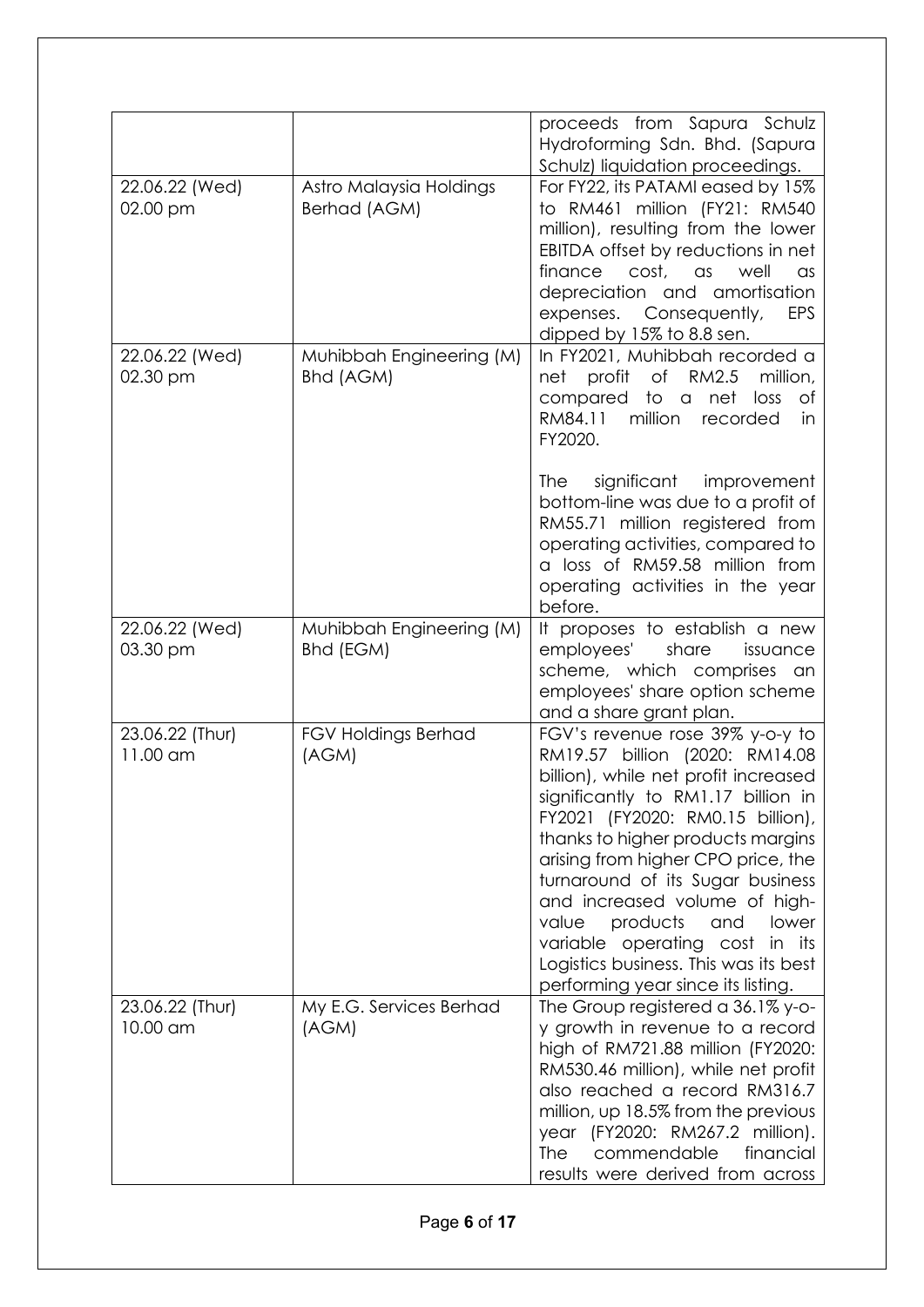|                             |                                     | the spectrum of its businesses,<br>ranging from concession services<br>to commercial services.<br>The<br>contribution<br>from<br>new<br>services, particularly within<br>the<br>the<br>health care space, and<br>broader uptrend in<br>online<br>transaction<br>volumes<br>had<br>contributed to its robust financial<br>performance in FY2021.                                       |
|-----------------------------|-------------------------------------|---------------------------------------------------------------------------------------------------------------------------------------------------------------------------------------------------------------------------------------------------------------------------------------------------------------------------------------------------------------------------------------|
| 23.06.22 (Thur)<br>10.00 am | <b>UEM Sunrise Berhad</b><br>(AGM)  | The Company exceeded its sales<br>target of RM1.2 billion by 22% and<br>achieved total property sales of<br>billion. However,<br>RM1.5<br>it it<br>sustained a net loss of RM213<br>million<br>due<br>to<br>impairment<br>provisions for<br>inventories<br>and<br>assets which had affected its<br>Q4FY2021.<br>This<br>margin<br>in<br>inevitably impacted its overall in<br>FY2021. |
| 23.06.22 (Thur)<br>10.00 am | Sarawak Oil Palms Berhad<br>(AGM)   | In FY2021, SOP posted a record<br>high net profit of RM541 million, up<br>by 146% from RM220 million a year<br>ago, driven by higher palm<br>products prices despite a decline<br>in FFB production.<br>The higher prices realised for palm<br>products sold also drove a 60%<br>jump in revenue to RM4.4 billion in<br>FY2021.                                                       |
|                             |                                     | The average realised price of<br>CPO has increased by 62% from<br>RM2,729 to RM4,430 per metric<br>tonne.                                                                                                                                                                                                                                                                             |
| 23.06.22 (Thur)<br>10.30 am | Adventa Berhad (AGM)                | Adventa<br>managed<br>to<br>turn<br>around its performance in FY2021<br>after 2 years of losses to register a<br>net profit of RM13 million. It is<br>expanding its product lines and<br>further building on its in-house<br>brand of hospital and surgical<br>disposable supplies under the<br>name of "Connecx".                                                                    |
| 23.06.22 (Thur)<br>10.30 am | <b>BCM Alliance Berhad</b><br>(AGM) | Despite recording a 10.5% growth<br>in revenue to RM75.3 million in<br>FY2021, BCM slipped into red with<br>net loss of RM1.18 million<br>a.                                                                                                                                                                                                                                          |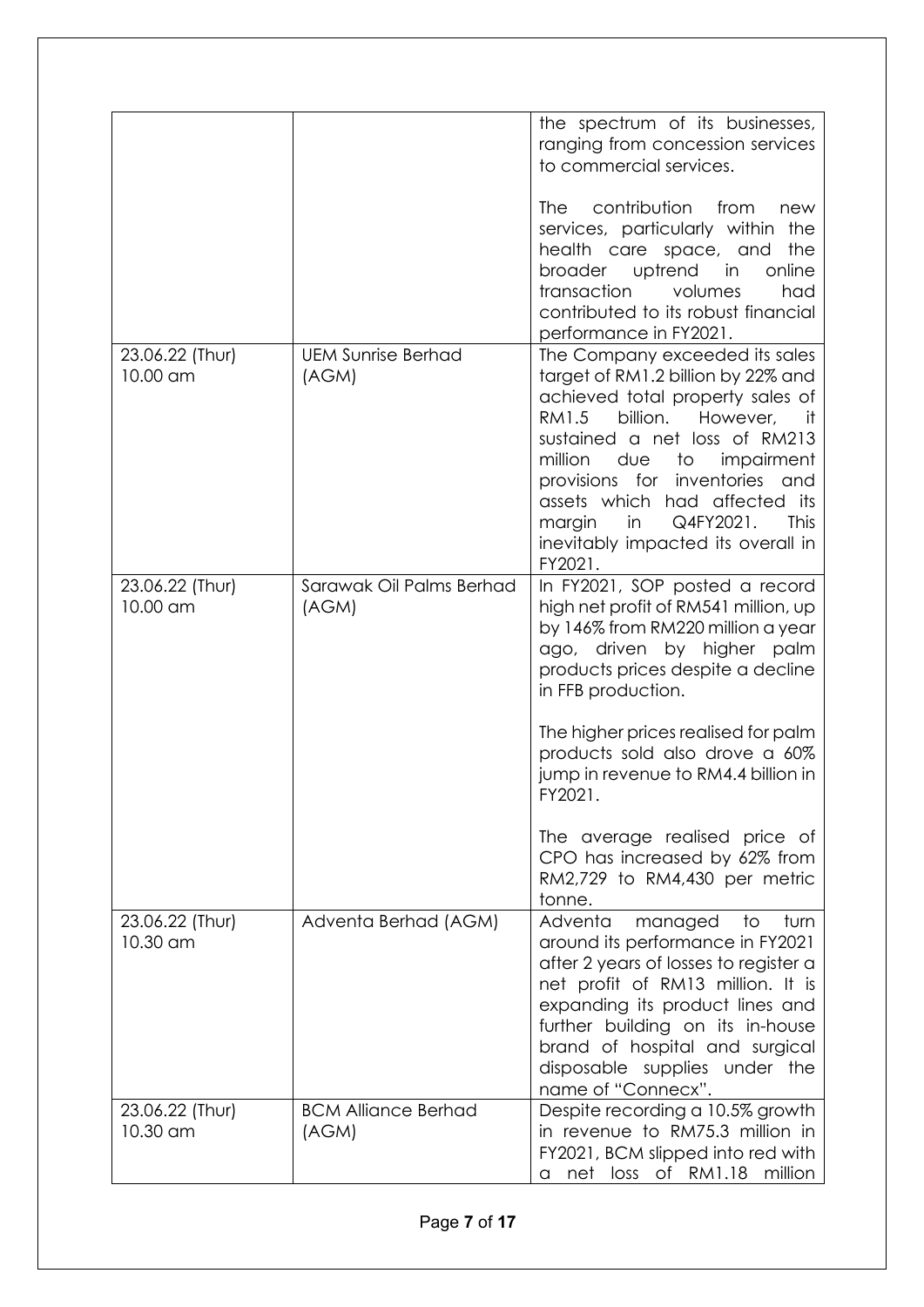|                             |                                   | recorded as compared to a net<br>profit of RM2.66 million in the<br>FY2020.                                                                                                                                                                                                                                                                                                                                                                                            |
|-----------------------------|-----------------------------------|------------------------------------------------------------------------------------------------------------------------------------------------------------------------------------------------------------------------------------------------------------------------------------------------------------------------------------------------------------------------------------------------------------------------------------------------------------------------|
|                             |                                   | The losses incurred was mainly<br>due to higher professional fees<br>the<br>incurred for<br>healthcare<br>products business and marketing<br>expense for the Group's Covid-19<br>test kits business and on-demand<br>laundry services business.                                                                                                                                                                                                                        |
| 23.06.22 (Thur)<br>11.00 am | Sarawak Oil Palms Berhad<br>(EGM) | SOP proposed a bonus issue of up<br>to 303.14 million shares on the<br>basis of one bonus share for every<br>two existing shares held.                                                                                                                                                                                                                                                                                                                                 |
| 23.06.22 (Thur)<br>11.00 am | <b>TDM Berhad (AGM)</b>           | TDM achieved a 15.5% increase in<br>revenue to RM511.6 million in<br>FY2021, contributed by higher<br>CPO prices from the Plantation<br>segment as well as recovery of<br>the Healthcare segment.<br>The revenue from the Plantation<br>grew by 19.6%<br>to<br>segment<br>RM287.3<br>million.<br>As<br>for<br>the<br>Healthcare division, its revenue<br>increased by 10.7% to RM224.3<br>substantial<br>million.<br>A<br>rise<br>in<br>outpatient<br>treatment<br>and |
|                             |                                   | significantly<br>higher<br>average<br>revenue per inpatient more than<br>offset a decline in inpatients and<br>occupancy rate.                                                                                                                                                                                                                                                                                                                                         |
| 23.06.22 (Thur)<br>03.00 pm | Sunway Berhad (AGM)               | The group recorded revenue of<br>RM3.71 billion and pre-tax profit of<br>RM463.9 million from continuing<br>operations in FY2021. Revenue for<br>the year was 15.8% higher due to<br>higher contributions from most<br>business<br>segments<br>except<br>property investment division.                                                                                                                                                                                 |
|                             |                                   | Its pre-tax profit in FY2021 was<br>5.3% lower due to lower profit<br>contributions<br>from<br>property<br>development<br>and<br>quarry<br>divisions.                                                                                                                                                                                                                                                                                                                  |
|                             |                                   | Its profit would have been higher<br>had the operating performance<br>of the healthcare division not                                                                                                                                                                                                                                                                                                                                                                   |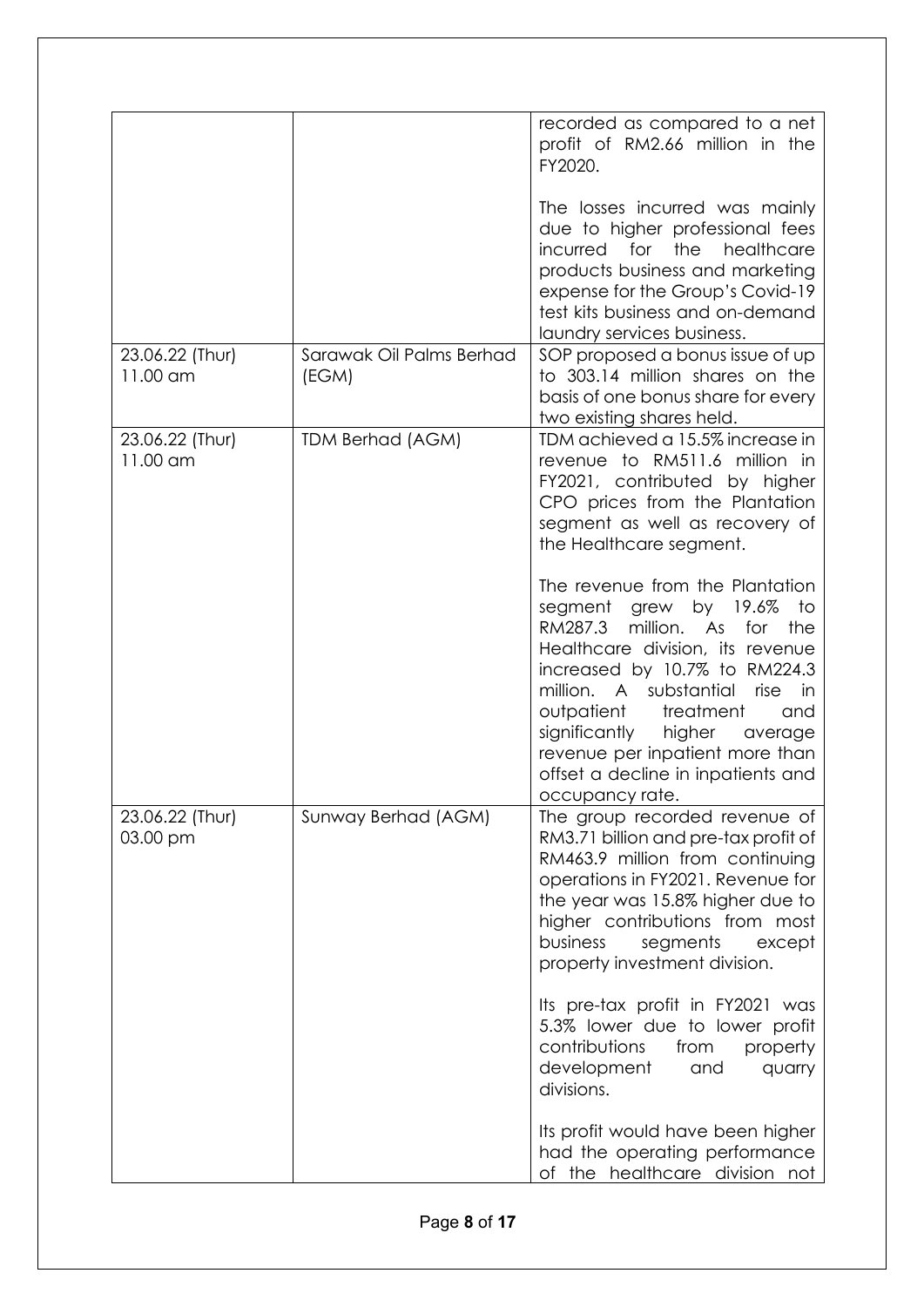|                            |                                              | been disclosed separately under<br>discontinued operations.                                                                                                                                                                                                                |
|----------------------------|----------------------------------------------|----------------------------------------------------------------------------------------------------------------------------------------------------------------------------------------------------------------------------------------------------------------------------|
| 24.06.22 (Fri)<br>09.00 am | Watta Holdings Berhad<br>(AGM)               | Group's<br>The<br>turnover<br>has<br>dropped slightly y-o-y by 1.8% to<br>RM11.980 million (2020: RM12.196<br>million), however its performance<br>showed improvement from a loss<br>of RM1.437 million to RM1.163<br>million in FY2021.<br>The improvement was mainly due |
|                            |                                              | to the revaluation surplus on<br>investment properties amounted<br>to RM0.47 million.                                                                                                                                                                                      |
|                            |                                              | Overall, its performance was<br>by the<br>impacted<br>COVID-19<br>pandemic, nevertheless turnover<br>from the handphone servicing<br>repairs<br>had<br>shown<br>and<br>improvement from August 2021<br>onwards.                                                            |
|                            |                                              | It is expecting a higher volume of<br>repair works in 2022 with the<br>anticipated increase in sales of<br>handphones in Malaysia.                                                                                                                                         |
| 24.06.22 (Fri)<br>09.00 am | China Ouhua Winery<br>Holdings Limited (AGM) | In 2021, its revenue decreased<br>RMB20.499<br>million<br>to<br>from<br>million<br>reflecting<br>RMB15.721<br>decline of 23.31%. The net loss for<br>the year was RMB4.263 million.                                                                                        |
|                            |                                              | Excluding the loss of RMB0.4<br>million from inventories write-<br>down, its operating results were<br>badly affected by<br>the<br>still<br>prolonged impact of the COVID-<br>19 pandemic.                                                                                 |
|                            |                                              | The exacerbated competition in<br>Chinese winery market and the<br>increase in the market share of<br>imported wines in China had led<br>to a general decline in the sales<br>performance of major brands of<br>domestic wines.                                            |
| 24.06.22 (Fri)<br>05.00 pm | <b>SC Estate Builder Berhad</b><br>(EGM)     | SCBUILD is served with a Notice of<br>Requisition from 3 shareholders<br>(who hold at least 10% of the<br>Company's shares) for convene                                                                                                                                    |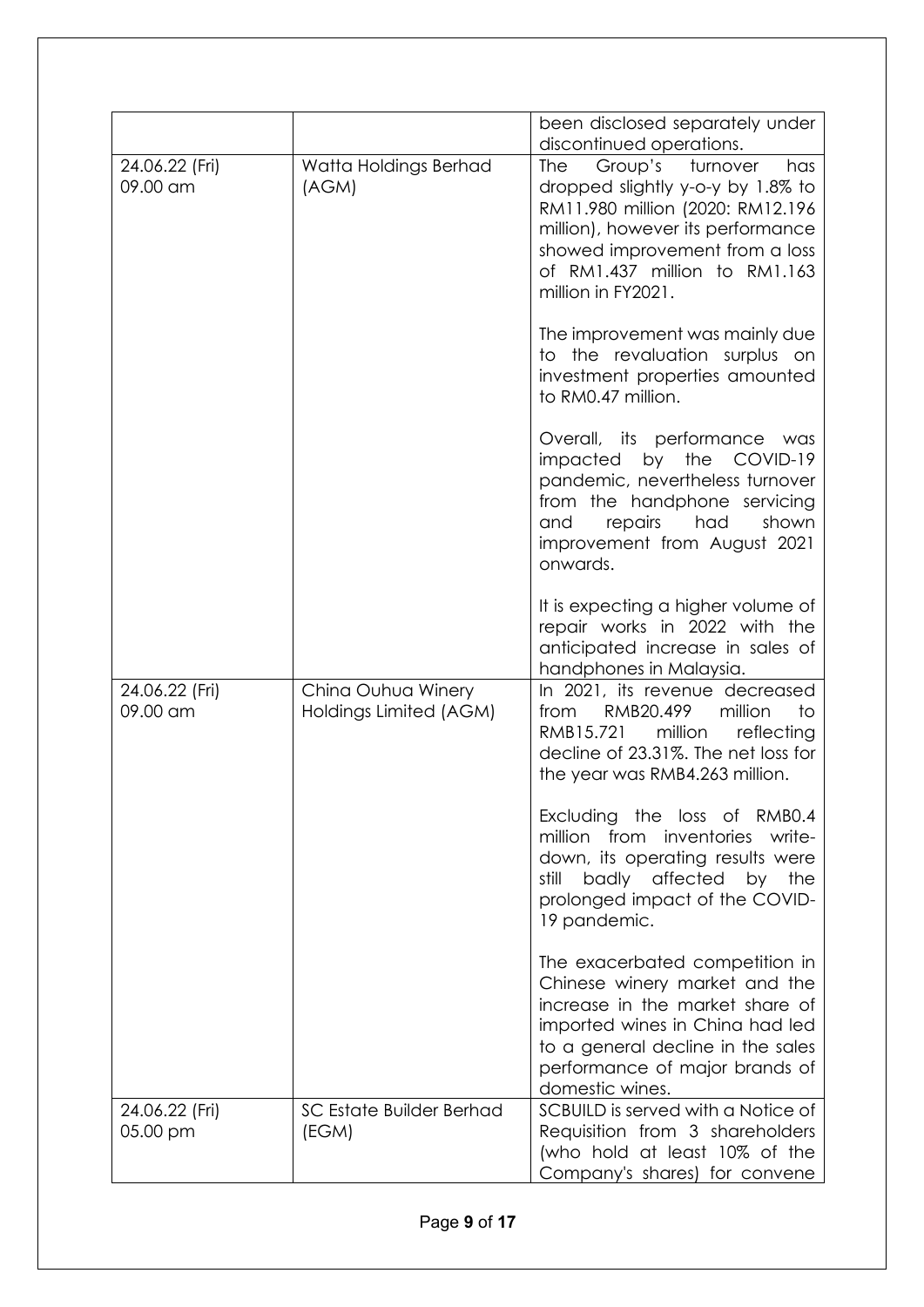|  | an EGM with the agenda to<br>remove 11 directors while appoint<br>6 people to be directors of the |
|--|---------------------------------------------------------------------------------------------------|
|  | Company.                                                                                          |

| One of the points of interest to be raised:   |                                                                                                                                                                                                                                                                                                                                                                                                                                                                                                                                                                                                                                                                 |  |
|-----------------------------------------------|-----------------------------------------------------------------------------------------------------------------------------------------------------------------------------------------------------------------------------------------------------------------------------------------------------------------------------------------------------------------------------------------------------------------------------------------------------------------------------------------------------------------------------------------------------------------------------------------------------------------------------------------------------------------|--|
| Company                                       | <b>Points/Issues to Be Raised</b>                                                                                                                                                                                                                                                                                                                                                                                                                                                                                                                                                                                                                               |  |
| <b>PBA Holdings Berhad</b><br>(AGM)           | "While maintaining "people-friendly" water tariffs in<br>Penang has always been a priority, "water availability"<br>should be prioritised over "water affordability" when a<br>foreseeable water crisis is looming over the horizon."<br>(Page 37 of 2021 annual report). Furthermore, Penang<br>has the highest domestic water consumption of 308<br>litres/person/day. Considering the above, Perbadanan<br>Bekalan Air Pulau Pinang Sdn Bhd (PBAPP) will apply for a<br>water tariff review based on its 5th business plan<br>submission to SPAN. When is the 5th business plan<br>expected to be submitted and when is the outcome<br>expected to be known? |  |
| Duopharma Biotech<br>Berhad (AGM)             | 1. The Company had preliminary negotiations with the<br>Government to distribute the Russian manufactured<br>vaccine called Sputnik V. However, the negotiations<br>did not materialise. However, in July 2021, the<br>Company obtained conditional registration approval<br>by Malaysia's Drug Control Authority (DCA) for<br>Sinopharm, manufactured in China. And in September<br>2021 it received its first shipments of the vaccine,<br>totalling close to one million doses. Currently, the<br>vaccine (known as Covilo) is available in private clinics<br>and hospitals. (Page 13 of AR 2021)                                                           |  |
|                                               | What is the total number of Covilo vaccines which<br>$\alpha$<br>will be brought into the country under the deal<br>with Sinopharm?                                                                                                                                                                                                                                                                                                                                                                                                                                                                                                                             |  |
|                                               | What is the expected revenue from this deal<br>b)<br>which will be reflected in FYE 2022?                                                                                                                                                                                                                                                                                                                                                                                                                                                                                                                                                                       |  |
|                                               | The global halal pharmaceutical market continues to<br>2.<br>grow and is projected to hit USD105 billion in 2024 from<br>USD94 billion in 2019, driven by increasing demand<br>from Muslim population around the world.                                                                                                                                                                                                                                                                                                                                                                                                                                         |  |
|                                               | What are the measures taken by the Company to<br>further penetrate the global Halal pharmaceutical<br>market?                                                                                                                                                                                                                                                                                                                                                                                                                                                                                                                                                   |  |
| <b>Suria Capital Holdings</b><br>Berhad (AGM) | diversifies<br>its<br>business<br>into<br><b>The</b><br>Group<br>property<br>development to capitalise and maximise the value of its<br>land assets within the Central Business District adjacent to<br>Kota Kinabalu Port's land.                                                                                                                                                                                                                                                                                                                                                                                                                              |  |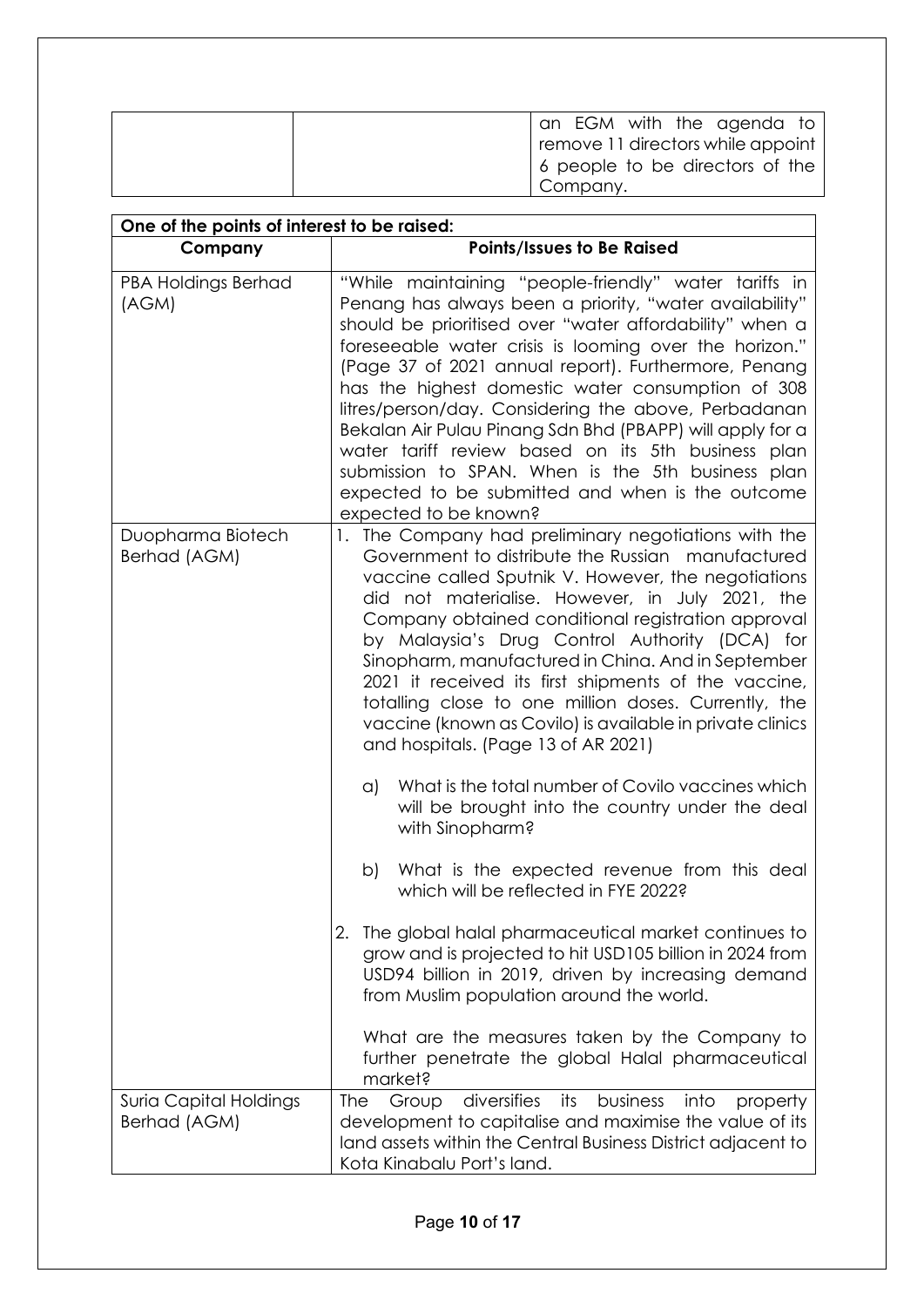|                                   | a) The certificate of occupancy for Jesselton Quay<br>Central (JQC) Phase 1 was awarded on 19 January<br>2022. How many percent of SURIA's entitlement as the<br>landowner of the development was in the form of<br>cash and payment in kinds (property units)?<br>b) The Phase 2 of JQC and Parcel A of Jesselton Quay<br>which will be developed on the remaining parcel of<br>land, are being re-planned and targeted to be<br>launched before the end of 2022. What are the<br>components in Phase 2 of JQC and Parcel A of<br>Jesselton Quay and what is the estimated gross<br>development value?                                                                                                                                                                                                 |
|-----------------------------------|---------------------------------------------------------------------------------------------------------------------------------------------------------------------------------------------------------------------------------------------------------------------------------------------------------------------------------------------------------------------------------------------------------------------------------------------------------------------------------------------------------------------------------------------------------------------------------------------------------------------------------------------------------------------------------------------------------------------------------------------------------------------------------------------------------|
|                                   | c) Suria and Gabungan AQRS Berhad had mutually<br>agreed to terminate the plan to jointly develop One<br>Jesselton Waterfront. Does SURIA have any immediate<br>plan the 8.28-acre land?                                                                                                                                                                                                                                                                                                                                                                                                                                                                                                                                                                                                                |
| Harn Len Corporation<br>Bhd (AGM) | In 2017, the Company disposed of its 100% interest in a<br>subsidiary, Gemilang Bumimas Sdn. Bhd., for RM13.6<br>million cash to an external party whose related party is<br>also a supplier to the Group and the Company. The<br>Group has been withholding payment to the supplier<br>and the amount payable is in excess of the sales<br>proceeds receivable. During the year, the Directors of<br>the Company have not been able to negotiate the right<br>to offset the balance and therefore have decided to fully<br>impair the amount receivable. Negotiation with the<br>supplier is still on-going subsequent to the balance sheet<br>date and offset agreement has not been reached as at<br>the date of the report. (page 154 of AR 2021)                                                   |
| <b>DRB-Hicom Berhad</b><br>(AGM)  | What is the latest status of the negotiation with the<br>supplier? Do you expect to recover the RM13.6 million?<br>The year-end flood also saw 118,000 CKD engine sets<br>stored at a warehouse in Shah Alam being inundated,<br>causing a production slowdown until April 2022 (page<br>124 of AR2021). Write-off of property, plant and<br>equipment increased significantly to RM33.4 million (2020:<br>RM4.6 million) (page 162 of AR2021). Included in the<br>write-off were certain property, plant and equipment<br>with carrying amount of RM32.7 million. The write-off was<br>due to the severe flooding in Shah Alam in mid-<br>December 2021. (Note 13, page 241 of AR2021)<br>a) What was the total financial and non-financial impact<br>on the Group arising from the flooding incident? |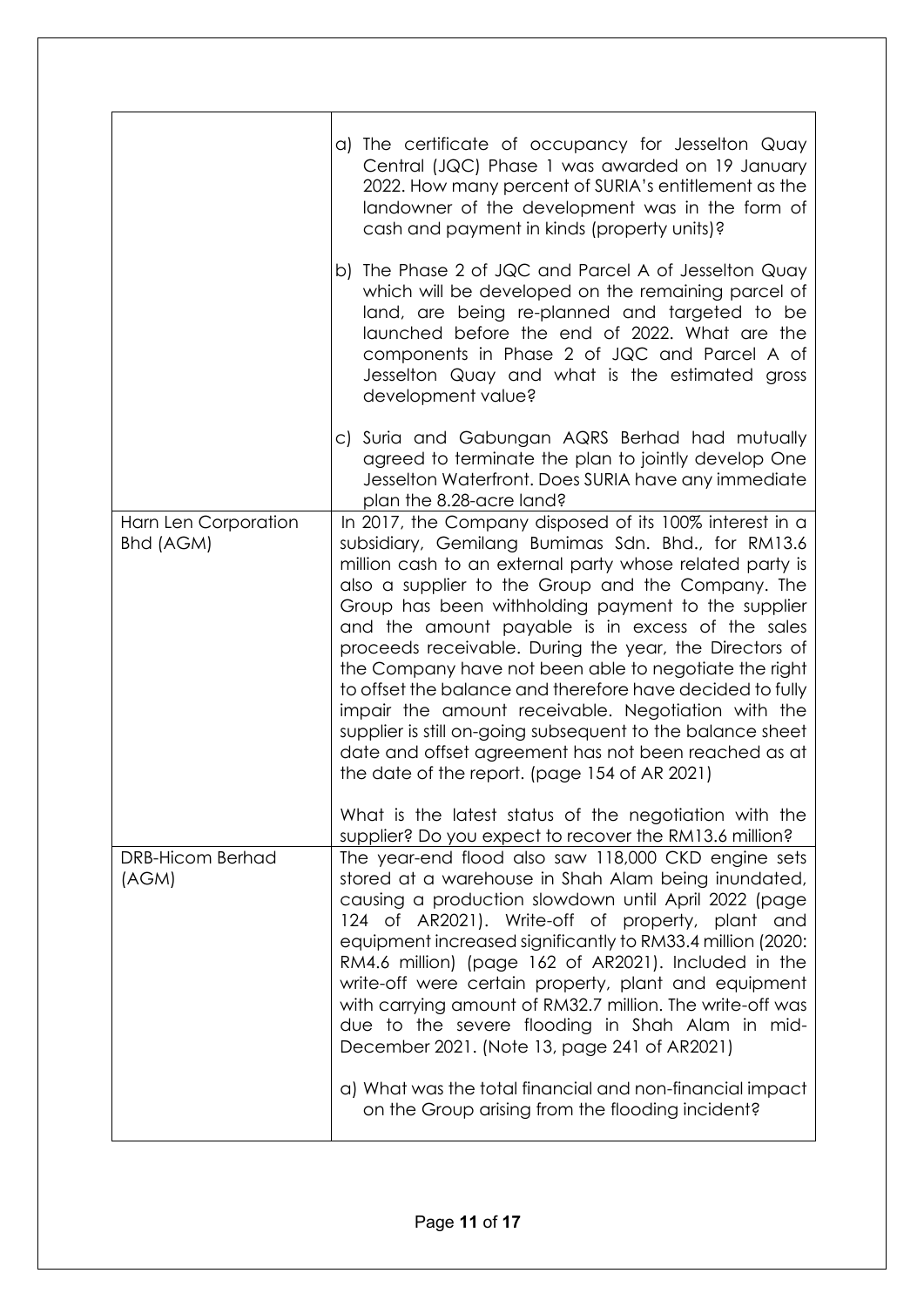|                                         | b) What are the measures taken by the Group to prevent<br>flooding in the future to avoid disruption to its<br>operations?                                                                                                                                                                                                                 |
|-----------------------------------------|--------------------------------------------------------------------------------------------------------------------------------------------------------------------------------------------------------------------------------------------------------------------------------------------------------------------------------------------|
| Sapura Industrial Berhad<br>(AGM)       | The Group has consistently written-off large amounts of<br>plant, machinery, electrical installation, factory<br>equipment and application tools, ("PMEIFEAT") of<br>RM32.2 million in FY 2022 and RM27.3 million in FY 2021.<br>(Pages 115 & 117 of AR)                                                                                   |
|                                         | a) What were the reasons for the Group to write-off large<br>amounts of PMEIFEAT in the past two years?                                                                                                                                                                                                                                    |
|                                         | b) What categories of assets from the PMEIFEAT have<br>been written-off in FYs 2022 and 2021?                                                                                                                                                                                                                                              |
|                                         | c) Does the Company need to change the depreciation<br>rates on PMEIFEAT that have frequent write-offs? If yes,<br>what are the new depreciation rates?                                                                                                                                                                                    |
|                                         | d) Will there be similar large write-offs in PMEIFEAT in FY<br>2023?                                                                                                                                                                                                                                                                       |
| Astro Malaysia Holdings<br>Berhad (AGM) | As at end FY22 and FY21, gross trade receivables stood<br>at RM277.430 million and RM295.824 million respectively.<br>Impairment of trade receivables<br>amounted<br>to<br>RM42.361 million and RM48.733 million constituting 15.3%<br>and 16.5% respectively (Pages 249 and 274 of IAR 2022).                                             |
|                                         | Why is there such a high percentage of trade receivables<br>which is impaired? Should there not be a review of the<br>Group's credit risk management policy to minimize the<br>amount of trade receivables that are being impaired?<br>What is the probability of recovering the impaired<br>amount?                                       |
| Muhibbah Engineering<br>(M) Bhd (AGM)   | There is a share of loss of associates, net of tax of<br>RM28,053,000 in FY2021 (FY2020: Share of profit of<br>associates, net of tax of RM12,482,000) (Page 56 of the<br>Annual Report 2021).<br>a) Which associate companies contributed to the share<br>of losses to the Group?                                                         |
|                                         | b) What are the reasons for the losses incurred by the<br>associate companies?                                                                                                                                                                                                                                                             |
|                                         | c) Are any of these associate companies expected to<br>continue incurring losses in FY2022? If so, why?                                                                                                                                                                                                                                    |
| Muhibbah Engineering<br>(M) Bhd (EGM)   | In line with better corporate governance, MSWG does<br>not encourage the practice of giving ESOS to any non-<br>executive directors (NEDs) as they play the independent<br>check and balance role (and not an executive role) in<br>the Company and are responsible for monitoring the<br>allocation to employees and executive directors. |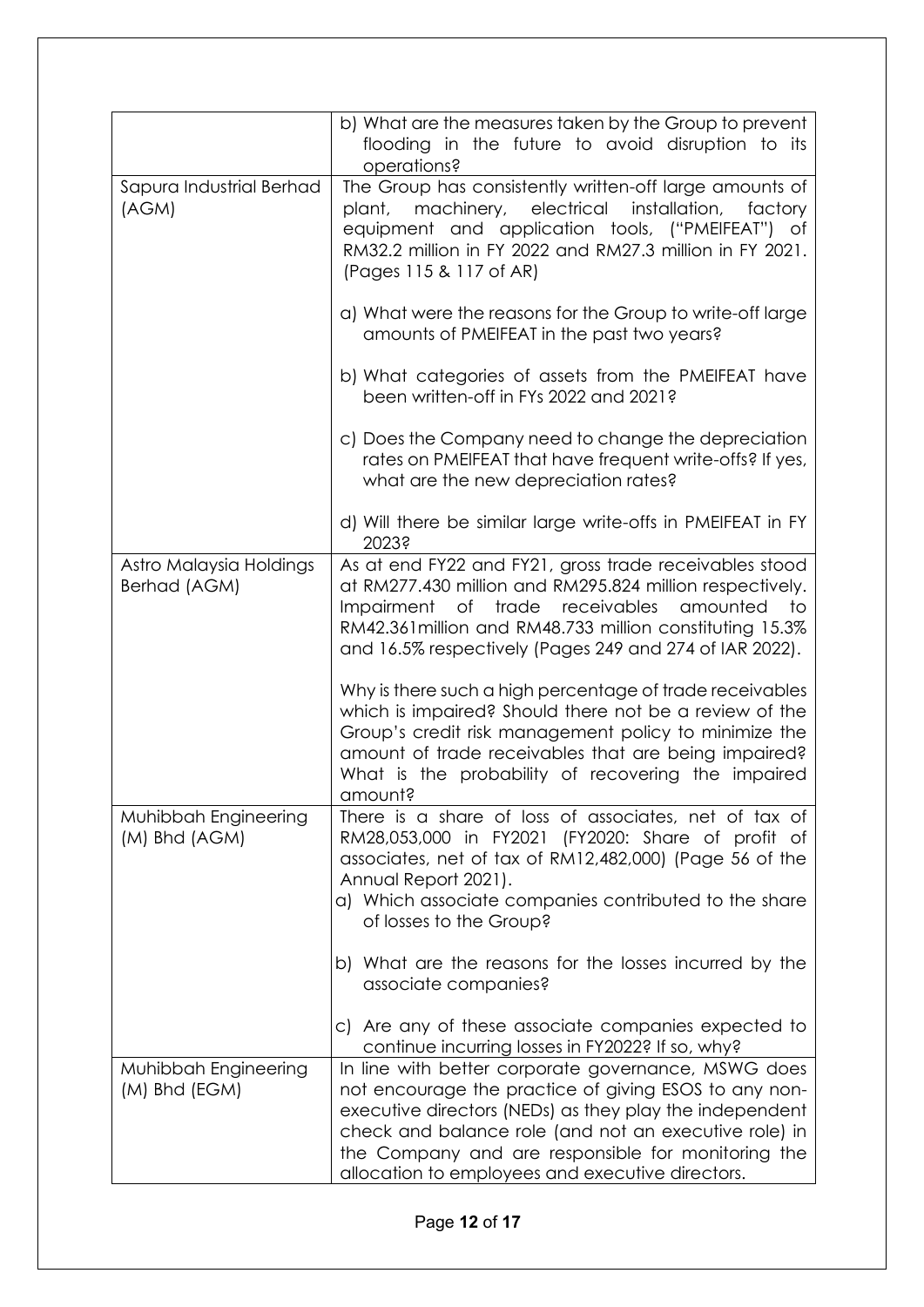|                                     | Furthermore, ESOS, by definition, refers to a scheme for<br>employees only.                                                                                                                                                                                                                                                                     |
|-------------------------------------|-------------------------------------------------------------------------------------------------------------------------------------------------------------------------------------------------------------------------------------------------------------------------------------------------------------------------------------------------|
|                                     | There is also the risk that the NEDs may be fixated with the<br>share price of the Company and this may affect their<br>impartial decision-making, which should be made<br>without reference to share price considerations.                                                                                                                     |
|                                     | Under the proposed granting of SIS Options and SGP<br>Awards to the directors of MEB, there is one NED, namely<br>Mazlan bin Abdul Hamid, who is eligible to subscribe for<br>new Shares as well as SGP Awards (Ordinary Resolution 6,<br>Notice of EGM).                                                                                       |
|                                     | a) Why is the SIS extended to the NED since he does not<br>perform an executive role? Should not the directors'<br>fee and other benefits he receives be adequate to<br>compensate for the services rendered by him?                                                                                                                            |
|                                     | b) Considering the non-executive role of the director in<br>MEB, what is his view on the SIS? Is he keen to accept<br>the shares if the SIS Options and SGP Awards are<br>offered to him?                                                                                                                                                       |
| <b>FGV Holdings Berhad</b><br>(AGM) | 1. The Group's replanting efforts were ongoing except<br>that due to the year's challenges, the Group only<br>managed to complete felling 13,127 Hectare (Ha)<br>and replanted 2,815 Ha of its landbank. Going<br>forward, the Group is committed to get back on track<br>with targeted replanting of 15,000 Ha yearly. (page 45<br>of AIR2021) |
|                                     | To-date, has the Group been able to get back on<br>track on its replanting schedule? What is the current<br>status of the Group's replanting of palm oil trees?                                                                                                                                                                                 |
|                                     | 2. Written off inventories increased significantly to RM9.2<br>million (2020: RM3.6 million) (page 21 of Audited<br>Financial Statements 2021 ("AFS2021")), what are the<br>reasons for the huge increase in write-off of<br>inventories?                                                                                                       |
| My E.G. Services Berhad<br>(AGM)    | Inventories increased significantly to RM18.3 million<br>(FY2020: RM3.4 million) (page 150 of AR2021)                                                                                                                                                                                                                                           |
|                                     | What is the reason for the significant increase in<br>inventories? What comprises these inventories?                                                                                                                                                                                                                                            |
| <b>UEM Sunrise Berhad</b><br>(AGM)  | The Group has reclassified the "Sukuk Prihatin" to short-<br>term investment since the maturity period will be ending<br>on 22 September 2022. The "Sukuk Prihatin" was issued by<br>the Government of Malaysia and earns profit at 2.0%<br>(2020: 2.0%) per annum. (Page 247 of IAR)                                                           |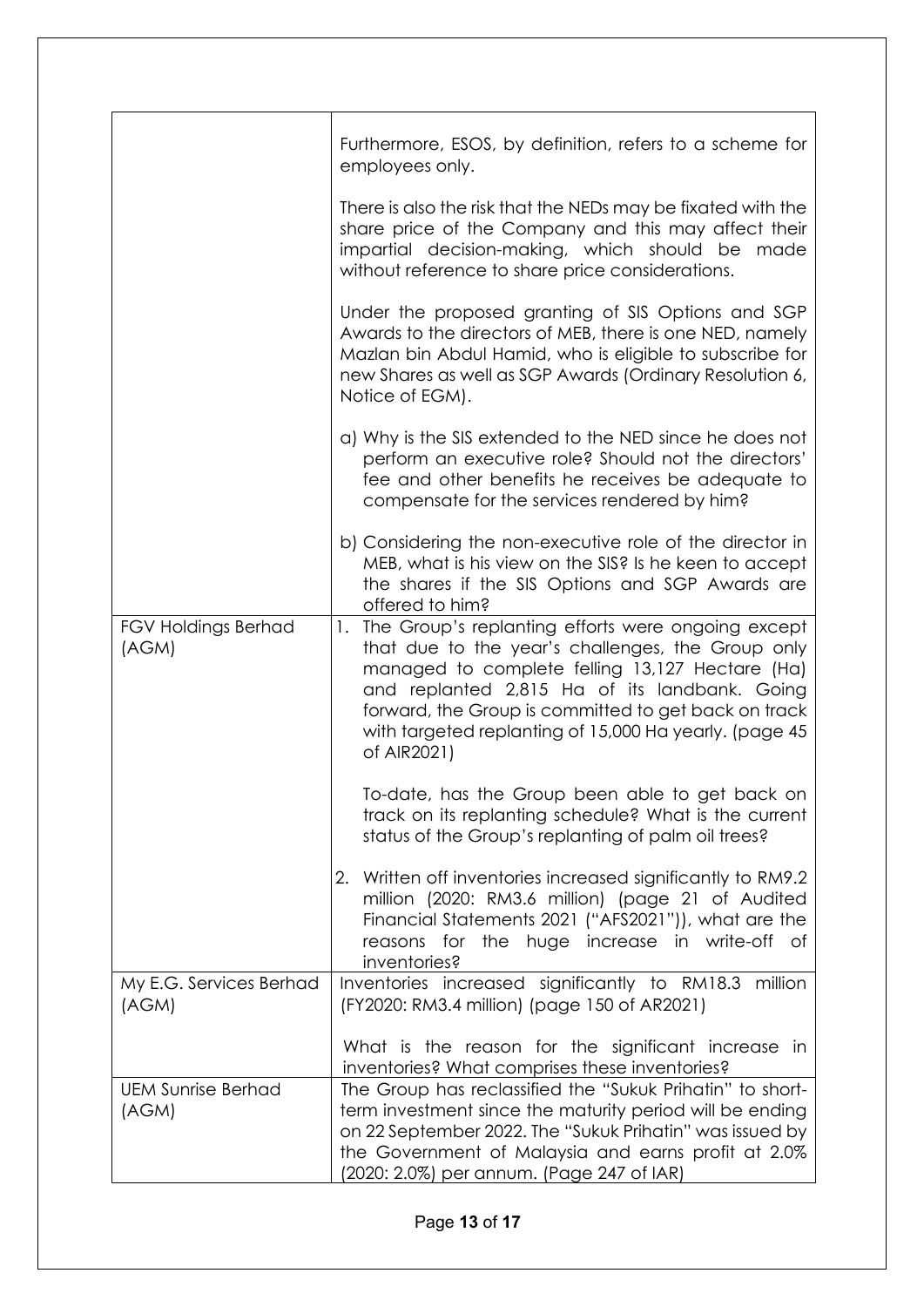|                                     | a) Why has the Group fully impaired the Sukuk Prihatin of<br>RM22.53 million in FY2020 as it was issued by the<br>Government of Malaysia and should be considered<br>as a safe sovereign debt?                                                                                                                                                                  |
|-------------------------------------|-----------------------------------------------------------------------------------------------------------------------------------------------------------------------------------------------------------------------------------------------------------------------------------------------------------------------------------------------------------------|
|                                     | b) What were the reasons for the Group investing in<br>Sukuk Prihatin?                                                                                                                                                                                                                                                                                          |
|                                     | c) Has the Group received any profit from Sukuk Prihatin<br>since the date of purchase? If yes, what was the<br>amount received to date.                                                                                                                                                                                                                        |
|                                     | d) The Group has another RM5 million Sukuk Prihatin<br>classified as short -term investment in Note 27. Why<br>was this amount not fully impaired like the RM22.53<br>million mentioned above? (Page 260 of IAR)                                                                                                                                                |
| Sarawak Oil Palms<br>Berhad (AGM)   | On plantation operations, the FFB production in 2021 was<br>1,246,249 metric tonnes, down 8% from 1,358,049 metric<br>tonnes achieved in 2020. The yield decreased to 15.23<br>metric tonnes per hectare compared to 16.58 metric<br>tonnes in 2020 due primarily to severe plantation labour<br>shortages particularly the harvesters. (page 24 of AR<br>2021) |
|                                     | What is the Group's projected growth in FFB production<br>for FY2022? Do you expect yield to recover this year and<br>why?                                                                                                                                                                                                                                      |
| Adventa Berhad<br>(AGM)             | The Company is expanding its product lines and further<br>building on its in-house brand of hospital and surgical<br>disposable supplies under the name of "Connecx".<br>(Page 5 of AR 2021)                                                                                                                                                                    |
|                                     | What was the revenue derived from the sales of<br>a)<br>"Connecx" in FYE 2021?                                                                                                                                                                                                                                                                                  |
|                                     | What are the Company's plans to further develop<br>b)<br>the sales of this product going forward?                                                                                                                                                                                                                                                               |
| <b>BCM Alliance Berhad</b><br>(AGM) | Other receivables increased from RM1.5 million in FY2020<br>to RM36.5 million in FY2021. It further ballooned to RM65.4<br>million (other receivables, deposits and prepayments) in<br>$Q1FY2022.$ (page 125 of AR 2021 and page 3 of $Q1$<br>FY2022 report)                                                                                                    |
|                                     | What do the other receivables comprise? What were the<br>reasons for the huge increase in other receivables in<br>FY2021 and in Q1 FY2022?                                                                                                                                                                                                                      |
| <b>TDM Berhad</b><br>(AGM)          | The attempt to dispose of the plantation assets in<br>Kalimantan, Indonesia, was aborted in 3Q2021, resulting<br>in steeply rising losses from the discontinued operations                                                                                                                                                                                      |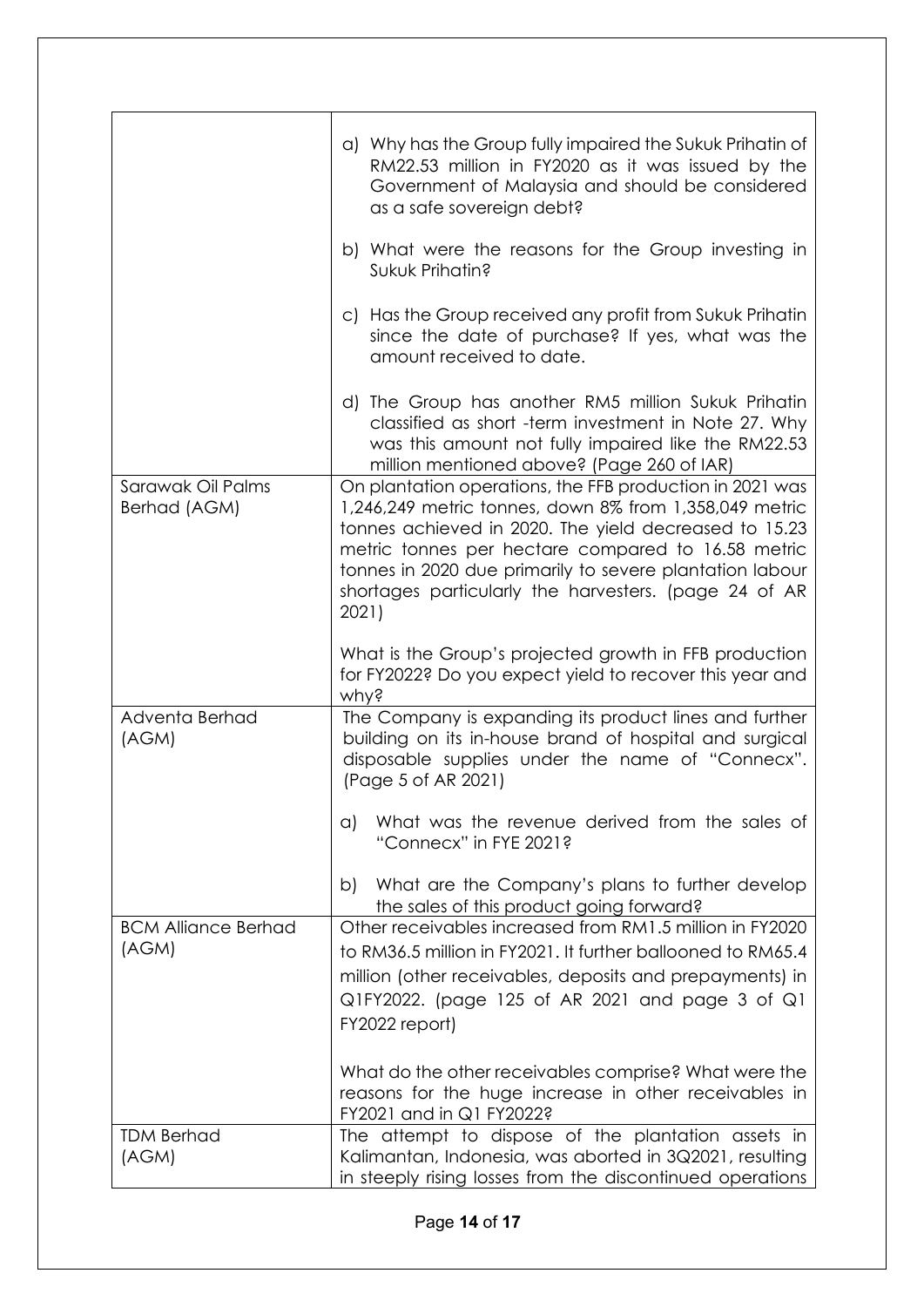|                                | and leading to a total comprehensive loss for TDM in<br>FY2021. However, in 1Q2022, the Group has accepted a<br>new offer for the proposed disposal of its loss-making<br>Indonesian assets for RM115 million cash. TDM has<br>already impaired the investment of its Indonesian assets<br>since FY2017, amounting to RM729 million, and the<br>Indonesian subsidiaries of the Group have also been<br>classified as assets held for sale since FY2019. |
|--------------------------------|---------------------------------------------------------------------------------------------------------------------------------------------------------------------------------------------------------------------------------------------------------------------------------------------------------------------------------------------------------------------------------------------------------------------------------------------------------|
|                                | The two loss-making subsidiaries have been unprofitable<br>since their incorporation and are not expected to be<br>profitable in the near term. The proposed disposal allows<br>TDM and its subsidiaries to exit its Indonesian operations<br>and focus its resources on its Malaysian operations. (page<br>27 and 34 of Annual Report (AR) 2021)                                                                                                       |
|                                | a) What are the reasons for the huge impairment<br>totalling RM729 million since FY2017? What has gone<br>wrong?                                                                                                                                                                                                                                                                                                                                        |
|                                | When did the Group first invest in these Indonesian<br>b)<br>subsidiaries and how much have you invested since<br>then?                                                                                                                                                                                                                                                                                                                                 |
|                                | c) Why have they not been profitable since their<br>incorporation?                                                                                                                                                                                                                                                                                                                                                                                      |
| Sunway Berhad<br>(AGM)         | The gross amount of trade receivables more than 120<br>days past due jumped from RM148.2m as at 31<br>December 2020 to RM211.7m as at 31 December 2021.                                                                                                                                                                                                                                                                                                 |
|                                | Which segment has the biggest share in the trade<br>a)<br>receivables more than 120 days?                                                                                                                                                                                                                                                                                                                                                               |
|                                | What are the measures being taken to recover the<br>b)<br>overdue trade receivables?                                                                                                                                                                                                                                                                                                                                                                    |
| Watta Holdings Berhad<br>(AGM) | Given the continued COVID19 pandemic, the Group<br>turnover has dropped slightly to RM11.980 million (2020:<br>RM12.196 million). To supplement the Group's loss in<br>revenue, the Group started to sell impact proof screen<br>protectors and introduce repair offers, extended<br>warranty<br>and<br>also<br>started<br>selling<br>handphone<br>accessories. (page 13 of AR2021)                                                                     |
|                                | To what extent did the sale of impact proof screen<br>a)<br>protectors and handphone accessories contribute<br>to the Group's total revenue?                                                                                                                                                                                                                                                                                                            |
|                                | What are the Group's plans in terms of growing its<br>b)<br>revenue, going forward?                                                                                                                                                                                                                                                                                                                                                                     |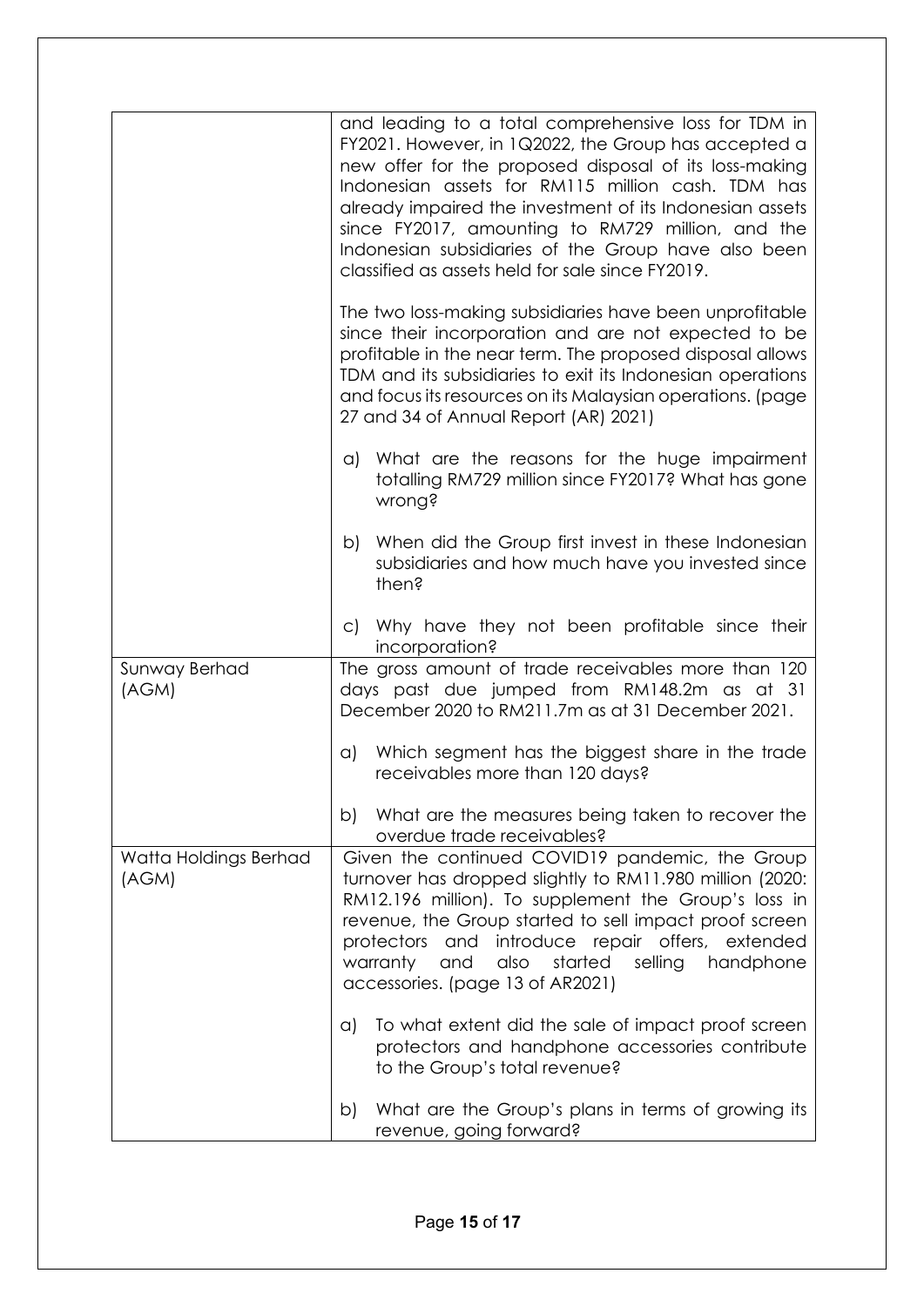| China Ouhua Winery<br>Holdings Limited<br>(AGM) | On 17 December 2013, the Group entered into a Sale<br>and Purchase Agreement (SPA) with Huangwu<br>Subdistrict Office, Zhifu District, Yantai City, PRC (Local<br>Government) to acquire all the land, buildings and<br>ancillary facilities including 320 KVA power distribution<br>equipment, water supply system, roads surrounding the<br>factory and enclosing wall (collectively the Assets)<br>located at No. 3 Wolong North Road, Yantai City which<br>the Group has been leasing since 1997, for a total cash<br>consideration of RMB132,000,000. (Page 87of AR) |
|-------------------------------------------------|---------------------------------------------------------------------------------------------------------------------------------------------------------------------------------------------------------------------------------------------------------------------------------------------------------------------------------------------------------------------------------------------------------------------------------------------------------------------------------------------------------------------------------------------------------------------------|
|                                                 | The Group had paid RMB118.8 million to the Local<br>Government and the Assets have yet to be transferred to<br>the Company.                                                                                                                                                                                                                                                                                                                                                                                                                                               |
|                                                 | a) Why is the Local Government unable to transfer the<br>Assets to the Group?                                                                                                                                                                                                                                                                                                                                                                                                                                                                                             |
|                                                 | b) Why did the Group not terminate the agreement as<br>it has remained unresolved for the past 9 years?                                                                                                                                                                                                                                                                                                                                                                                                                                                                   |
|                                                 | c) Why did the Group not seek the refund of the deposit<br>of RMB118.8 million from the Local Government?                                                                                                                                                                                                                                                                                                                                                                                                                                                                 |
|                                                 | d) What are the challenges the Company faced in<br>resolving the transfer of the Assets?                                                                                                                                                                                                                                                                                                                                                                                                                                                                                  |

#### **MSWG TEAM**

Devanesan Evanson, Chief Executive Officer, [\(devanesan@mswg.org.my\)](mailto:devanesan@mswg.org.my) Rita Foo, Head, Corporate Monitoring, [\(rita.foo@mswg.org.my\)](mailto:rita.foo@mswg.org.my) Norhisam Sidek, Manager, Corporate Monitoring, [\(norhisam@mswg.org.my\)](mailto:norhisam@mswg.org.my) Lee Chee Meng, Manager, Corporate Monitoring, [\(chee.meng@mswg.org.my\)](mailto:chee.meng@mswg.org.my) Elaine Choo Yi Ling, Manager, Corporate Monitoring, [\(elaine.choo@mswg.org.my\)](mailto:elaine.choo@mswg.org.my) Lim Cian Yai, Manager, Corporate Monitoring, [\(cianyai@mswg.org.my\)](mailto:cianyai@mswg.org.my) Ranjit Singh, Manager, Corporate Monitoring, [\(ranjit.singh@mswg.org.my\)](mailto:ranjit.singh@mswg.org.my) Ooi Beng Hooi, Manager, Corporate Monitoring, [\(ooi.benghooi@mswg.org.my\)](mailto:ooi.benghooi@mswg.org.my) Jackson Tan, Manager, Corporate Monitoring, [\(jackson@mswg.org.my\)](mailto:jackson@mswg.org.my)

#### *DISCLOSURE OF INTERESTS*

•Wi*th regard to the companies mentioned, MSWG holds a minimum number of shares in all these companies covered in this newsletter.* 

#### *DISCLAIMER*

*This newsletter and the contents thereof and all rights relating thereto including all copyright is owned by the Badan Pengawas Pemegang Saham Minoriti Berhad, also known as the Minority Shareholders Watch Group (MSWG).* 

*The contents and the opinions expressed in this newsletter are based on information in the public domain and are intended to provide the user with general information and for reference only. Best efforts have been made to ensure that the information contained in this newsletter is accurate and current as at the date of publication. However, MSWG makes no express or implied warranty as to the accuracy or completeness of any such information and opinions contained in this newsletter. No information in this newsletter is intended to be or should be construed as a recommendation to buy or sell or an invitation to subscribe for any, of the subject securities, related investments or other financial instruments thereof.*